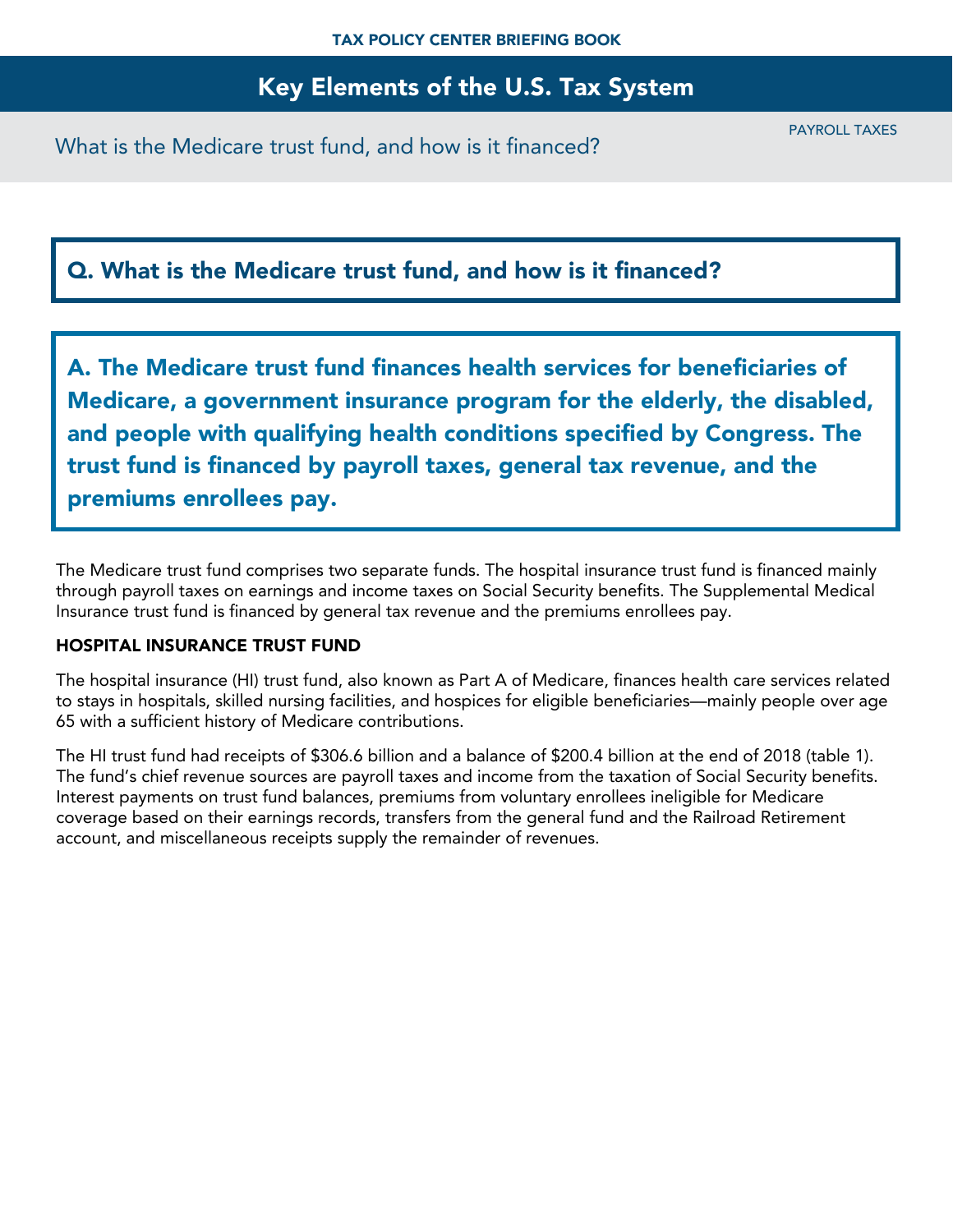## What is the Medicare trust fund, and how is it financed?

**TABLE 1** Hospital Insurance Trust Fund Receipts, Expenditures, and Assets Billions of dollars, 2018

|                              | <b>Amount</b> |
|------------------------------|---------------|
| Assets at end of 2017        | \$202         |
| <b>Total income</b>          | \$307         |
| Payroll taxes                | \$268         |
| Interest                     | \$7           |
| <b>Taxation of benefits</b>  | \$24          |
| Premiums                     | \$4           |
| General revenue              | \$2           |
| <b>Transfers from states</b> | \$0           |
| Other                        | \$2           |
| <b>Total expenditures</b>    | \$308         |
| <b>Benefits</b>              | \$303         |
| Hospital                     | \$146         |
| Skilled nursing facility     | \$28          |
| Home health care             | \$7           |
| Physician fee services       | \$0           |
| Private plans (part C)       | \$102         |
| Prescription drugs           | \$0           |
| Other                        | \$20          |
| Net change in assets         | -\$2          |
| Assets at end of 2018        | \$200         |

Source: Centers for Medicare and Medicaid Services (CMS). April 2019. 2019 Annual Report of the Boards of Trustees of the Federal Hospital Insurance Trust Fund and the Federal Supplementary Medical Insurance Trust Fund.

### SUPPLEMENTAL MEDICAL INSURANCE TRUST FUND

The Supplemental Medical Insurance (SMI) trust fund finances two voluntary Medicare programs: Part B, which mainly covers physician services and medical supplies, and Part D, the newer prescription drug program.

The SMI trust fund received \$449.1 billion in revenues and had \$104.3 billion in assets at the end of 2018 (table 2). Unlike the HI fund, no payroll taxes are dedicated to SMI. Instead, the fund's chief revenue sources

PAYROLL TAXES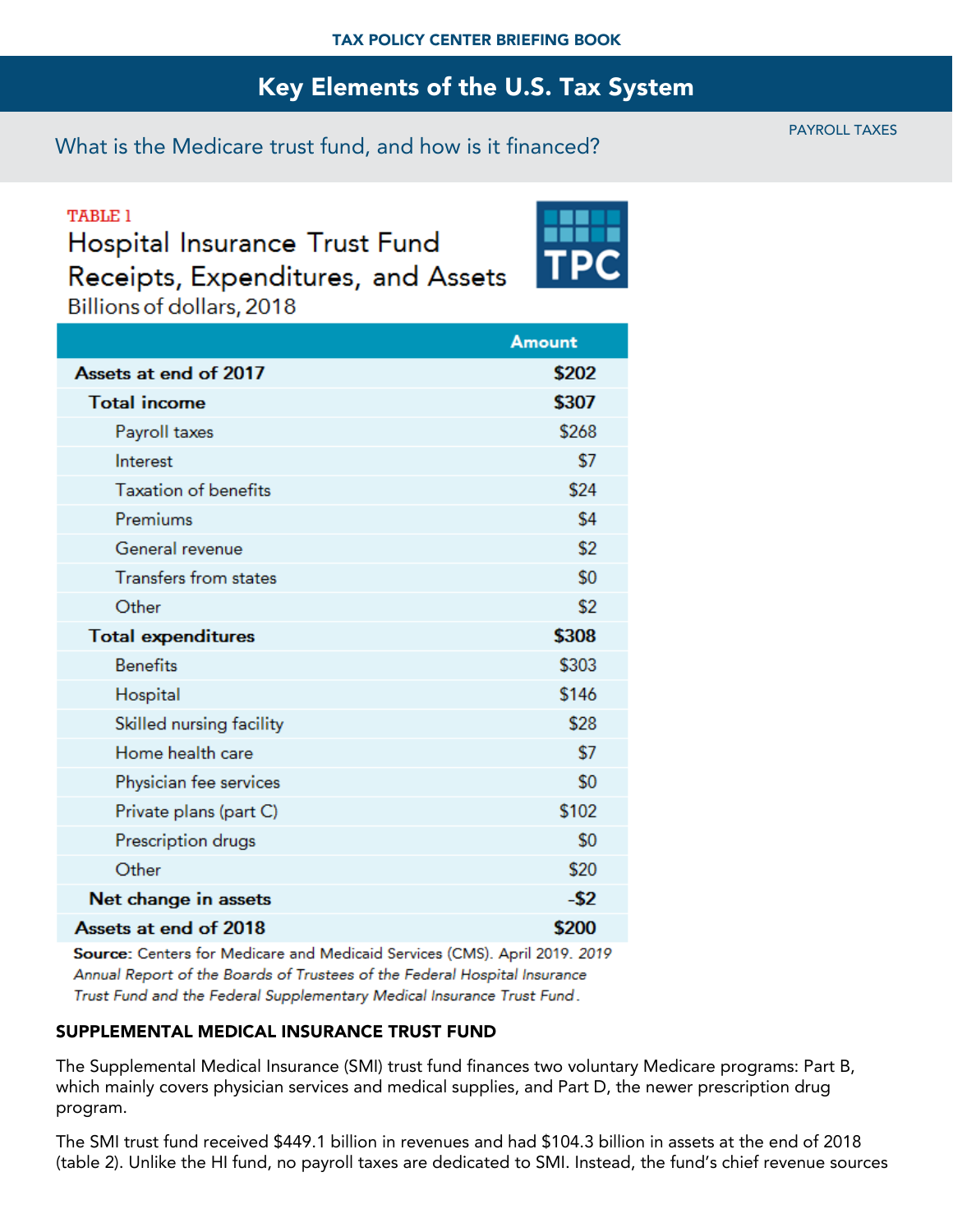## What is the Medicare trust fund, and how is it financed?

are contributions from the general fund (receipts from other sources, such as individual income taxes, corporate taxes, and excise taxes), premiums from participants (there are separate premiums for Parts B and D), and a small amount of interest on trust fund balances and miscellaneous receipts. Because the bulk of SMI's funding comes from the general fund, the trust fund balance mainly serves to cover temporary shortfalls and is kept low. High reserves are not required as long as general fund revenues and borrowing automatically rise with costs.

### **TABLE 2**

# Supplementary Medical Insurance Trust Fund Receipts, Expenditures, and Assets



Billions of dollars, 2018

|                              | Part B<br><b>Amount</b> | Part D<br><b>Amount</b> | <b>Total</b><br><b>Amount</b> |
|------------------------------|-------------------------|-------------------------|-------------------------------|
| Assets at end of 2017        | \$80                    | \$8                     | \$88                          |
| <b>Total income</b>          | \$354                   | \$95                    | \$449                         |
| Payroll taxes                | \$0                     | \$0                     | \$0                           |
| Interest                     | \$3                     | \$0.1                   | \$3                           |
| <b>Taxation of benefits</b>  | \$0                     | \$0                     | \$0                           |
| Premiums                     | \$93                    | \$16                    | \$109                         |
| General revenue              | \$253                   | \$68                    | \$321                         |
| <b>Transfers from States</b> | \$0                     | \$12                    | \$12                          |
| Other                        | \$5                     | \$0                     | \$0.6                         |
| <b>Total expenditures</b>    | \$337                   | \$95                    | \$432                         |
| <b>Benefits</b>              | \$333                   | \$95                    | \$428                         |
| Hospital                     | \$57                    | \$0                     | \$57                          |
| Skilled nursing facility     | \$0                     | \$0                     | \$0                           |
| Home health care             | \$11                    | \$0                     | \$11                          |
| Physician fee services       | \$69                    | \$0                     | \$69                          |
| Private plans (Part C)       | \$131                   | \$0                     | \$131                         |
| Prescription drugs           | \$0                     | \$95                    | \$95                          |
| Other                        | \$64                    | \$0                     | \$64                          |
| Net change in assets         | \$17                    | \$0.2                   | \$17                          |
| Assets at end of 2018        | \$96                    | \$8                     | \$104                         |

Source: Centers for Medicare and Medicaid Services (CMS). April 2019. 2019 Annual Report of the Boards of Trustees of the Federal Hospital Insurance Trust Fund and the Federal Supplementary Medical Insurance Trust Fund.

PAYROLL TAXES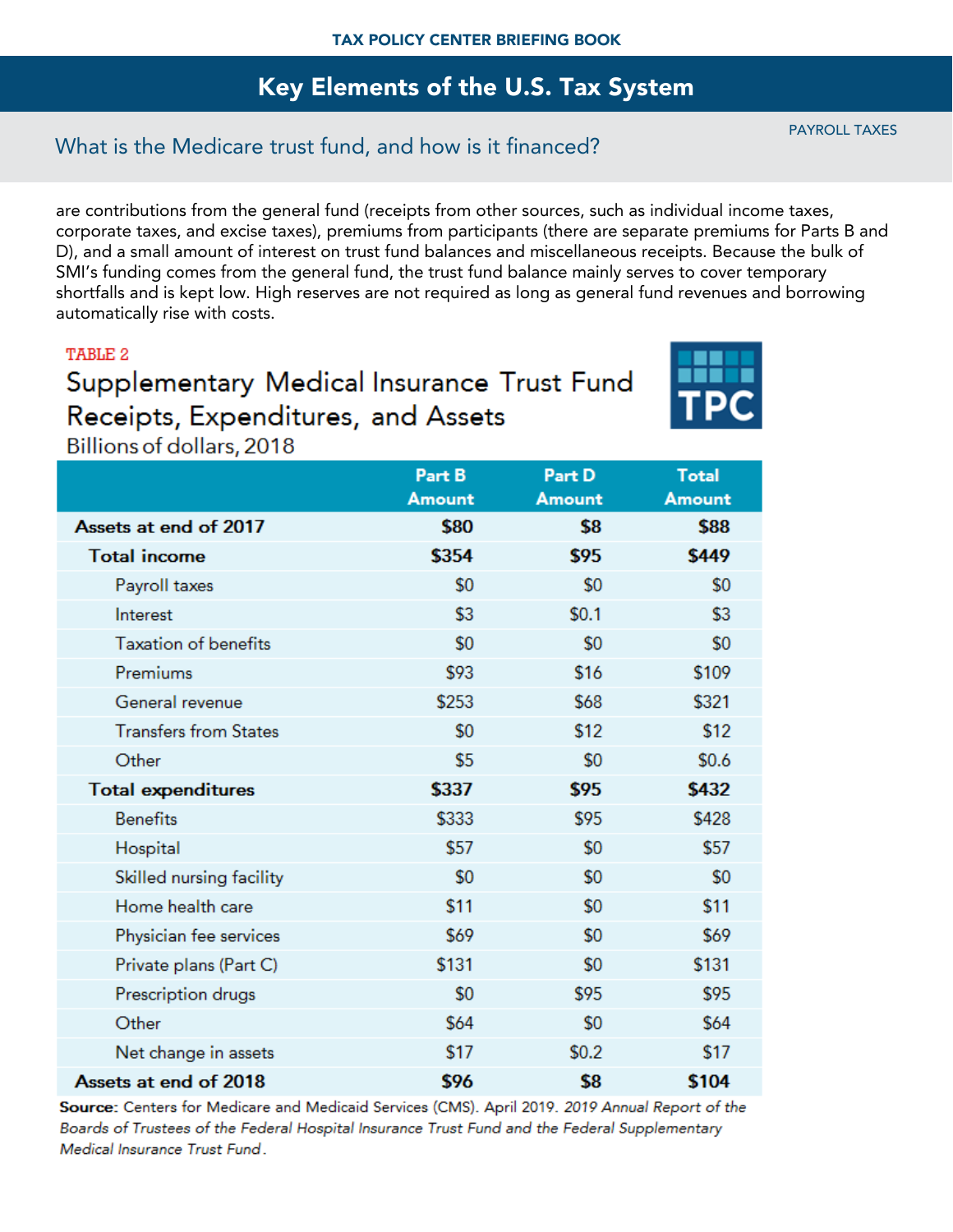## What is the Medicare trust fund, and how is it financed?

PAYROLL TAXES

### SOLVENCY AND BUDGET PRESSURES

Like the Old-Age and Survivors Insurance and Disability Insurance trust funds, the HI trust fund faces longterm deficits (figure 1). (The SMI fund, primarily financed by general revenue, does not face these trust fund imbalances, though it still adds growing pressure to the overall budget.) As the number of Medicare beneficiaries increases from about 61.2 million in 2019 to nearly 80 million by 2030, the number of workers per beneficiary will decline from 3.1 to 2.4. The cost of health care has increased rapidly as well—though this dynamic has slowed but not stopped during and following the Great Recession—putting further pressure on program costs. HI trust expenditures exceeded taxes for several years up to 2016, and though these outflows and inflows will roughly stabilize for a few years, the fund is projected to be exhausted by 2026, according to the intermediate assumptions of the 2019 Trustees Report. These pressures, now and in the future, will force lawmakers to find ways to finance promised benefits or cut services or provider payment rates.

#### **FIGURE 1**

Percentage

Hospital Insurance Cost and Income as a Share of Taxable Payroll Calendar years 1967-2093





Source: Centers for Medicare and Medicaid Services (CMS). April 2019. 2019 Annual Report of the Boards of Trustees of the Federal Hospital Insurance Trust Fund and the Federal Supplementary Medical Insurance Trust Fund.

*Updated May 2020*

### Data Sources

Centers for Medicare and Medicaid Services. 2019. "2019 [Expanded and Supplemental Tables."](https://www.cms.gov/Research-Statistics-Data-and-Systems/Statistics-Trends-and-Reports/ReportsTrustFunds/Downloads/TR2019-Tables-Figures.zip) Baltimore, MD: Centers for Medicare and Medicaid Services.